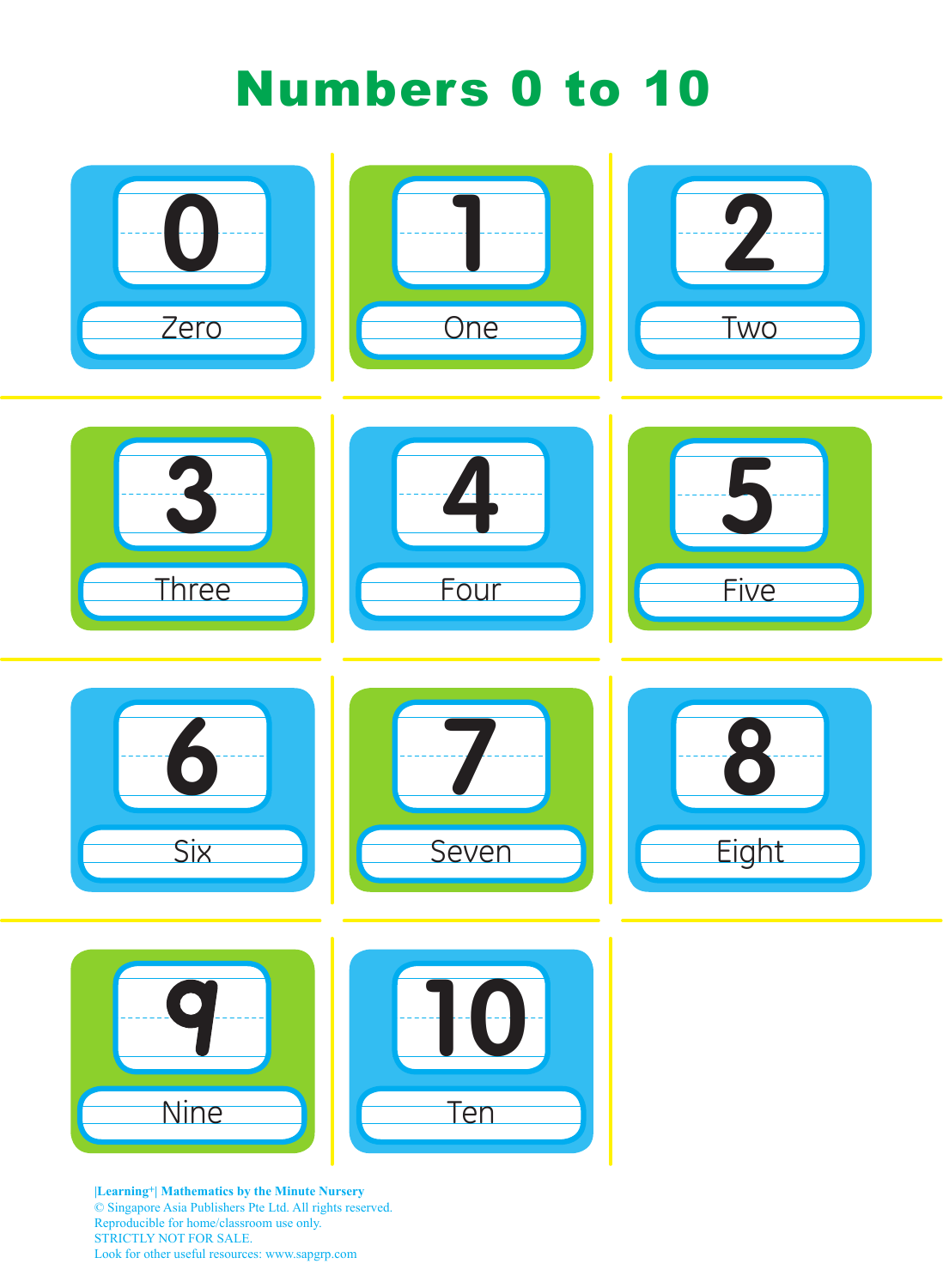## Shapes



© Singapore Asia Publishers Pte Ltd. All rights reserved. Reproducible for home/classroom use only. STRICTLY NOT FOR SALE. Look for other useful resources: www.sapgrp.com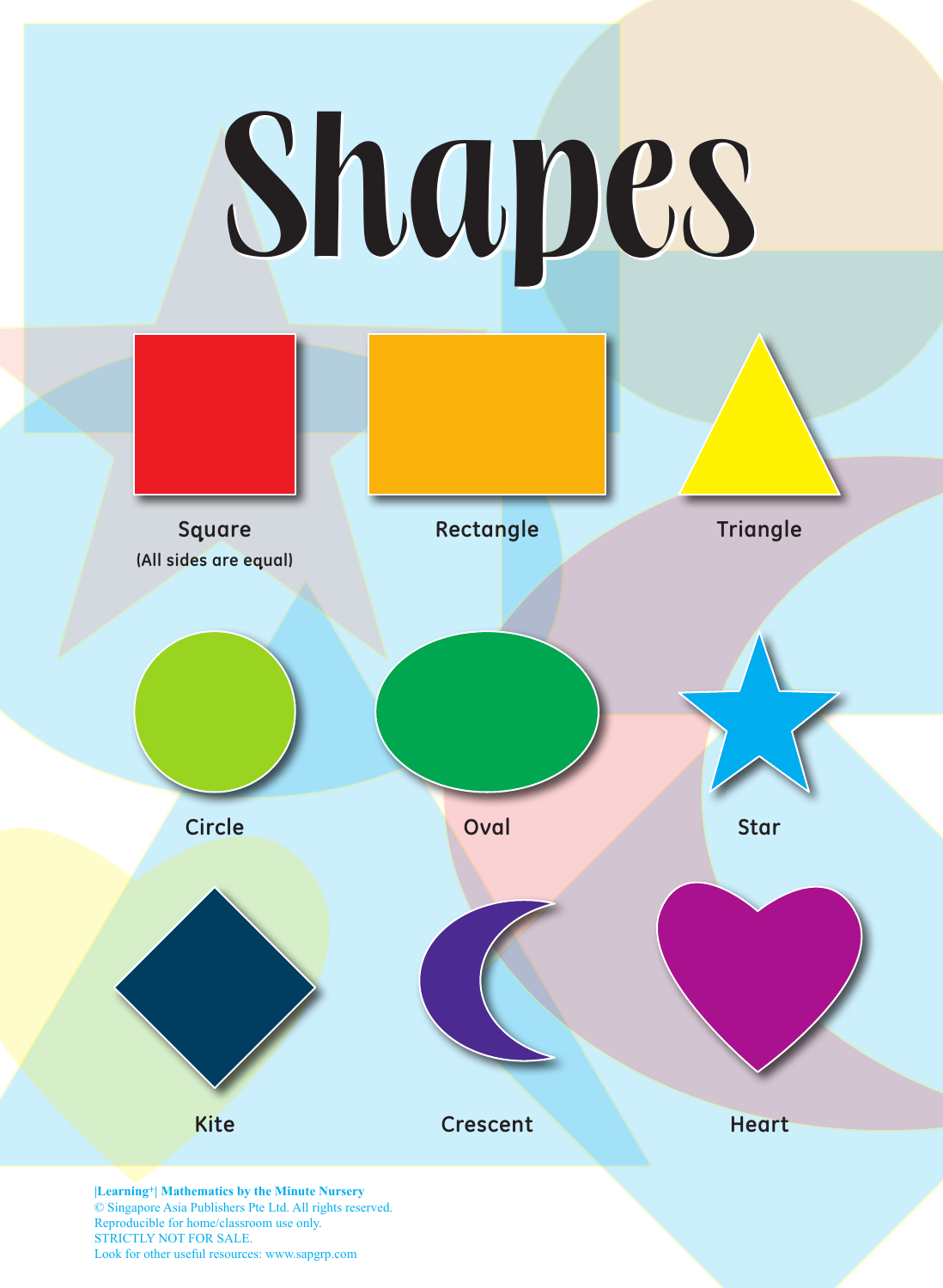## Time (o'clock)



**|Learning+| Mathematics by the Minute Nursery** © Singapore Asia Publishers Pte Ltd. All rights reserved. Reproducible for home/classroom use only. STRICTLY NOT FOR SALE. Look for other useful resources: www.sapgrp.com